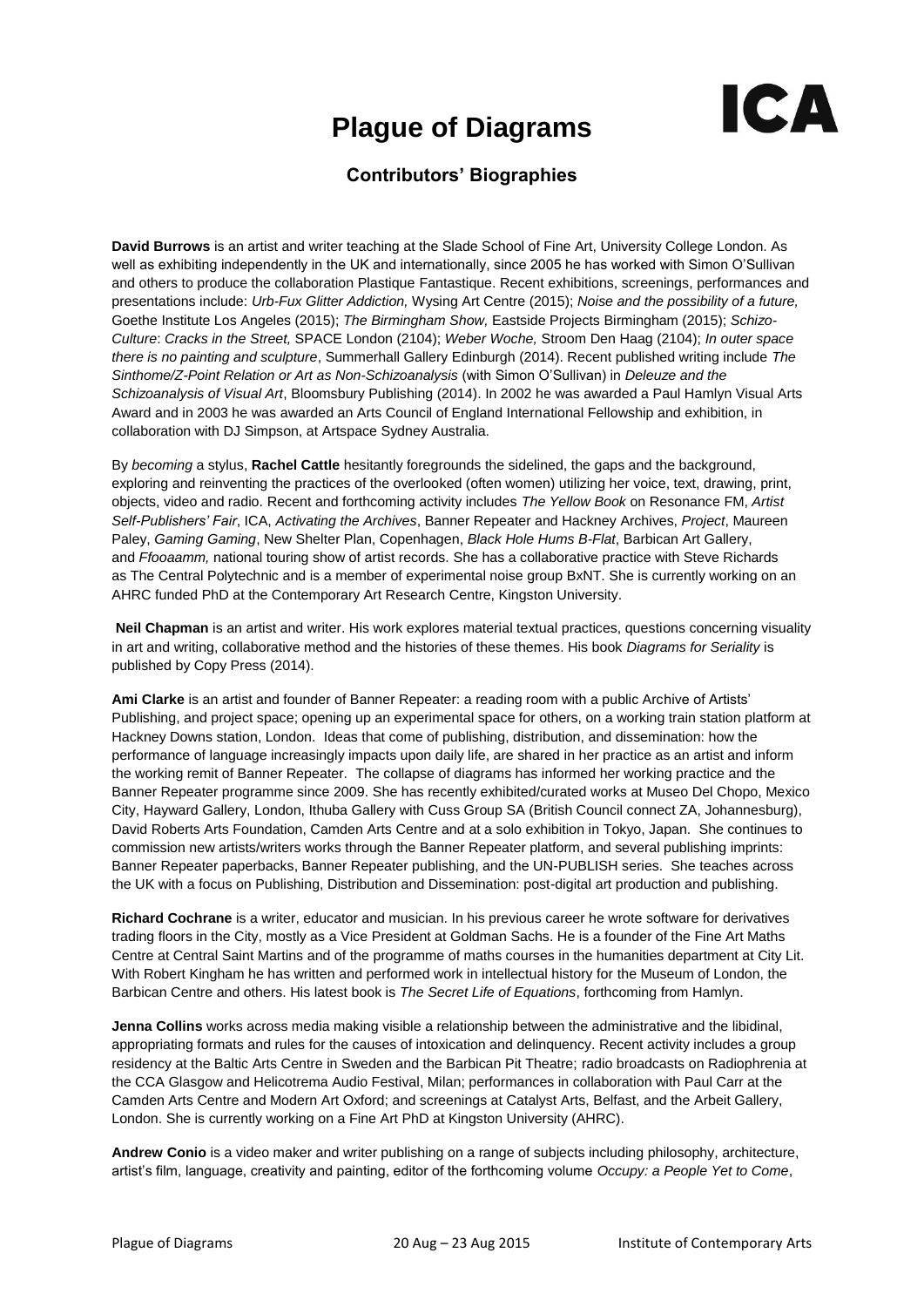Open Humanities Press. In 2012 Andrew published "Picasso in Palestine: A Diagram", in *A Prior*, which investigated how socially transformative artworks might be conceived diagrammatically. Andrew is currently Director of Programs: Fine art and Event and Experience Design at the School of Music and Fine Art, University of Kent.

**John Cussans** is an artist, writer and independent researcher with a background in graphic design and illustration whose practice crosses video, text, image-making and cultural history. While completing a doctorate on Georges Bataille and Video Nasties in the mid 90's his work began to explore relationships between psychoanalytic theory, occult technology and parapsychology. In 2001 he co-founded The Bughouse (with Randy Lee Cutler) an international artistic collaboration inspired by the works of the science fiction writer Philip K. Dick and in 2007 he co-founded (with Dean Kenning) The Free School in a New Dark Age, a no-cost, arts education initiative that became active in the student protest movement between 2010 and 2012. Since 2009 he has been involved with the Ghetto Biennale in Port-au-Prince, Haiti, working with the Haitian video collective Tele Geto. His book about representations of Haiti and Vodou in western popular culture - *Undead Uprising: Haiti, Horror and the Zombie Complex* – will be published in 2016 by Strange Attractor Press. He is currently Graduate Art Research Leader at the Ruskin School of Art.

**Benedict Drew** is an artist who produces film, music and performances. Recent exhibitions include *Heads May Roll* Matt's Gallery, London; *The Persuaders'*, SASA Gallery Adelaide, Australia; *Zero Hour Petrified*, Ilam Campus Gallery, School of Fine Arts University of Canterbury, New Zealand. He has frequently collaborated with a diverse mix of artists and musicians including Emma Hart, has made many radio works for Resonance FM and in 2012 he was lead artist for Chisenhale Gallery's Propeller Project and a LUX Associate Artist. In 2012 he was shortlisted for the Jarman award.

**Nikolaus Gansterer** is internationally active in performances, exhibitions and lectures. As an artist and performer, he is deeply interested in the links between drawing, thinking and action. In his artistic research, he focuses on mapping processes emerging out of cultural and scientific networks, unfolding their immanent structures of interconnectedness. By rejecting a strict differentiation of these two areas, and through a consequent recombination of methods and settings from both fields, he arrives at distinct lines of connection and division, questioning the imaginary threshold between nature and culture, art and philosophy. His fascination with the complex character of diagrammatic figures has led to the publication of *Drawing a Hypothesis* (Springer Wien/New York, 2011) on the ontology of shapes of visualizations and on the development of the diagrammatic perspective and its use in contemporary art, science and theory.

**English Heretic** is a longstanding and wide-ranging project by writer, musician and multimedia artist **Andy Sharp** that explores the occulture of the country. Under this moniker Sharp has produced over a dozen releases and publications. He has also lectured and talked on the various threads arising from the creative research undertaken by English Heretic. English Heretic also performs across the UK.

Central to the work of English Heretic is the overlaying of occultism, particularly through the lens of British magician Kenneth Grant, with the spaces of fiction described by writers such as JG Ballard. The long considered aim of this synthesis has been to map what can be construed as a modern *qliphoth*. The Hebrew Kabbalah posits that holiness is haloed by impure husks known as the *qliphoth*. English Heretic has sought to observe particular landscapes and buildings attended to by their tragic histories as renderings of this *qliphoth*. Violence and nostalgia is used as the incense with which to evoke an often ludic rendering of the *qliphoth*, mediated via horror film and pop culture.

**Joey Holder** mixes elements of biology, nanotechnology and natural history against computer program interfaces, screen savers and measuring devices. Working across trans-media platforms her work operates through an ongoing state of transformation, constantly morphing and inhabiting different realms. Holder was a recent finalist for the Converse/Dazed Emerging Artist Award (2013); included in *Vestige: The Future is Here*, Design Museum, London (2013) and *Multinatural Histories*, Harvard Museum of Natural History, Massachusetts, USA (2013). Recent solo exhibitions include *HYDROZOAN* at The Royal Standard as part of the Liverpool Biennial programme (2014) and *BioSTAT.* at Project Native Informant, London (2015). She was artist-inresidence at Wysing Art Centre.

**Dean Kenning** is an artist and writer. His artworks include kinetic sculpture, sound, video, animation, collage, diagrams, text-based work and live performance. Some works are concerned with a non-contemplative aesthetic of material compulsion, B-movie horror and idiocy, whilst others are directly communicative, concerned with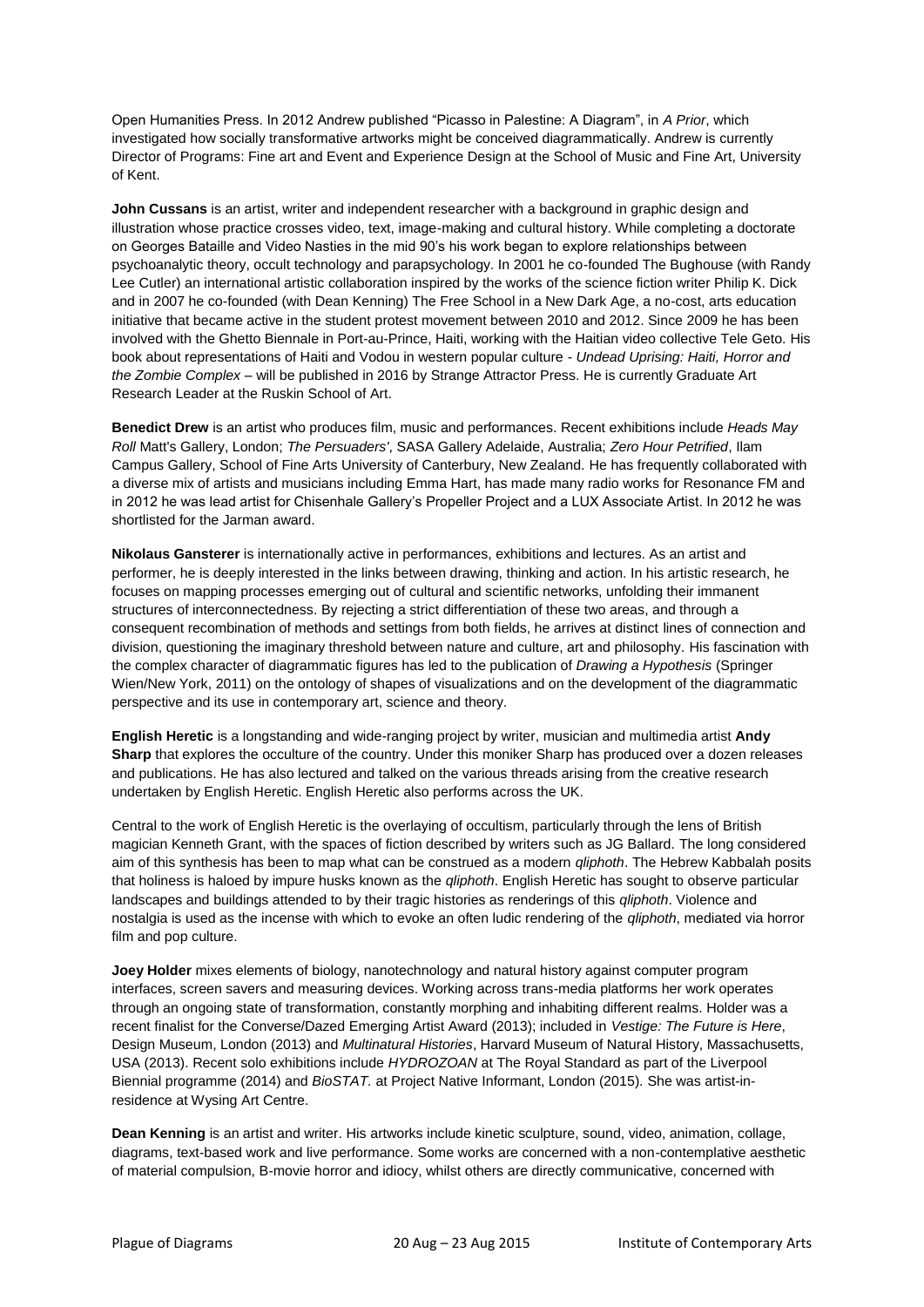political subject matter or used in pedagogical situations. He is interested in this combination of cognitive recognition (communication and humour) and non-recognition (strangeness) as a dialectical method of production and thinking, and how it relates to the question of specific artistic function. Recent works include *Building the Fetish* (Unannounced Acts of Publicness), *The Sleepwalkers* (Enclave) and (with the Capital Drawing Group) *CAPITAL* (Xero, Kline & Coma and BAK). Recent writings include 'Thinking Through Art: The Social Body Mind Maps' and 'What Schools Can Offer Art: Towards and Avant-Gardist Conception of Gallery Education'. Kenning is currently Research Fellow in Fine Art at Kingston University, and also teaches on the BA Fine Art and MRes Art & Philosophy courses at Central St Martins.

**Christoph Leuder** has been practicing and researching architecture and urban design for nearly 20 years. He has also taught and lectured at various institutions in Germany, Switzerland and the UK including the University of Stuttgart, the ETH Zürich, Canterbury School of Architecture and the Deutsche Architektur Museum. Lueder was project leader for Behnisch & Partners of an urban masterplan and housing development in Ingolstadt, which was completed in 1997. In 1998, he won a competition for the new University Library in Magdeburg, Germany with the architectural practice of Auer + Weber + Architekten; he then became project leader for the subsequent commission, which was completed in 2003. He also led a project team for a housing development in Anting New Town, Shanghai, China.

Publications include a co-authored a report on urbanism "Schlieren/ZH, Dynamische Instrumente für die Peripherie", with M. Angelil and colleagues at the ETH Zürich (2005). Lueder has also been a contributor to various architectural journals. More recently, a related interest in Diagrammatology has resulted in articles such as 'Thinking between diagram and image: the ergonomics of abstraction and imitation', published in *Architectural Research Quarterly*, 15 (1), 2011.

**Stine Nielsen Ljungdalh's** practice is centred on installation, photography and printmaking and includes the use of film, projection, maps, written documents and architectural fragments. Previous exhibitions have taken the form of fictional archives, rooms full of evidence material indicating the existence of the imaginary zone. Future work is likely to expand to involve the use of moving image, projected shadows, photographic prints and the development of archival installations.

I have constructed a fictive world called 'the Zone' in which the methodology is an active element in answering the questions raised. 'The Zone' acts simultaneously as a framework, currently established as a network of interlinked websites. The fictional societies that I have already created include 'The Hunting Society': a conservative hermetic society in contrast to the 'Fourth Hour Group', a feminist, internet-based federation, run by a group called 'Cow Girls International'. My artwork is to be seen as props in 'the Zone'. Likewise, my practice is not concerned with a linear timeframe, but with allowing for a disjointed and disrupted recall. The meta-method can be seen in the way the artwork constantly refers back into itself, as a device within metafiction and in Kierkegaard's non-method.

**Adelheid Mers** engages with individuals and organizations to locate and visualize subtle discourses, ecologies, and epistemes, creating diagrams in the process that are both poetic and analytic, intended to engender further dialogue, but also play and action. Diagrams are often distributed freely in poster and flyer format. A tenured professor of cultural policy at The School of the Art Institute of Chicago, Mers has a keen understanding of cultural processes on a larger scale. Over many years of teaching, particularly through participation in studio critique and both thesis and studio advising, she has honed facilitation techniques that are brought into play in her art practice. Her work is presented nationally and internationally, at conferences and exhibitions. She has curated exhibitions, published essays on pedagogy, arts administration and art-based research and has edited a book*, Useful Pictures.* Honors include grants from the German Academic Exchange Service, the British Council, NEA and Illinois Arts Council.

**Mike Nelson**'s work has centred on the transformation of narrative structure to spatial structure, and on the objects placed within them, immersing the viewer and agitating their perception of these environments. The narratives employed by the artist are not teleological, but multi-layered, and often fractured to the extent that they could be described as a semblance of 'atmospheres', put together to give a sense of meaning. The more discrete sculptural works are informed by this practice, often relying on their ambiguity to fade in and out of focus, as a sculpture or thing of meaning, and back to the very objects or material from which they are made. By working in this way the more overtly political aspects of the early works have become less didactic, allowing for an ambiguity of meaning, both in the way that they are experienced and understood. This has led to the possibility of the viewer being coerced into a state where the understandings of the varied structures of their existence, both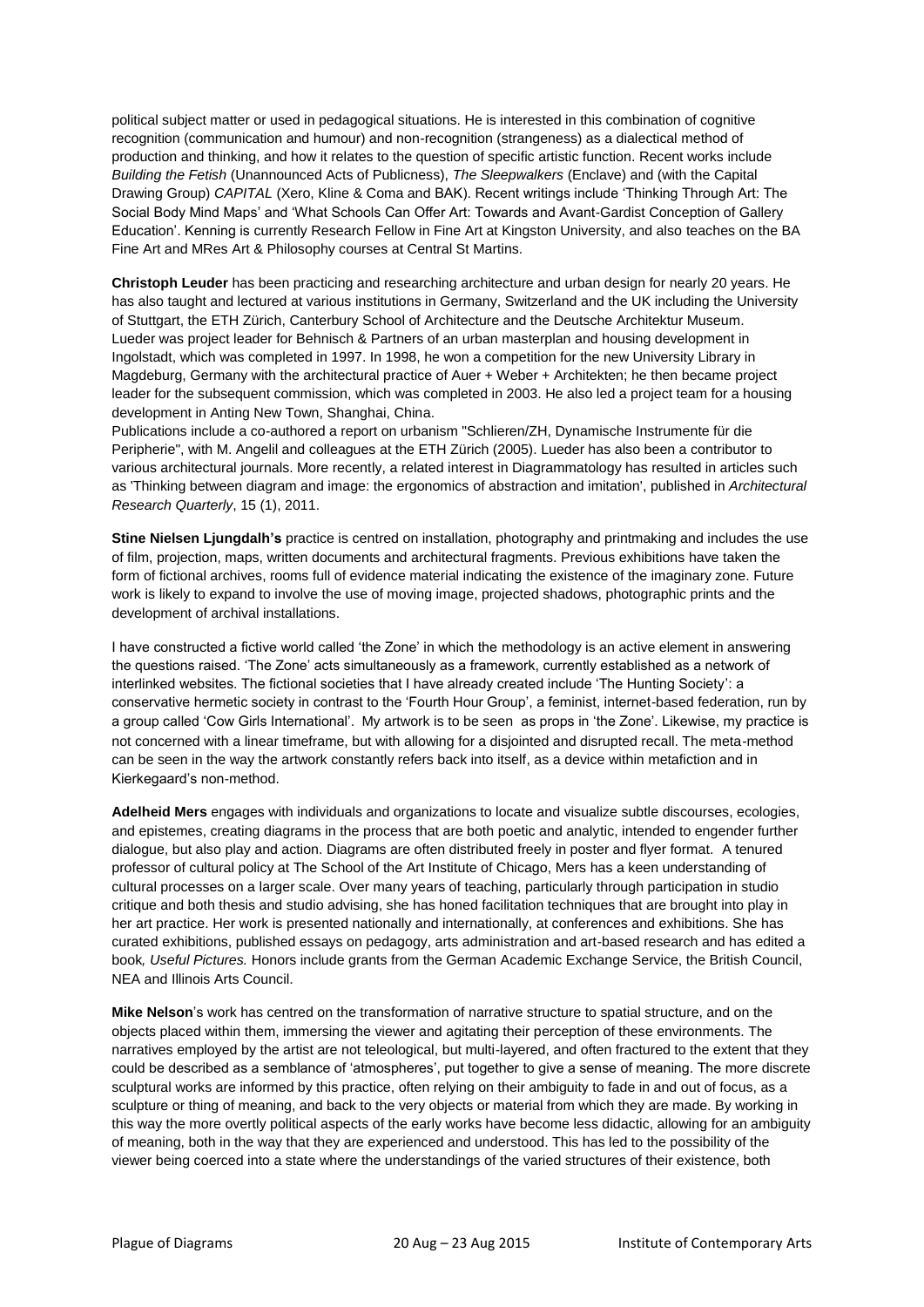conscious and sub-conscious, are made tangible. His work is represented by 303 Gallery, New York; Galleria Franco Noero, Turin; Matt's Gallery, London; and neugerriemschneider, Berlin.

**Paul O'Kane** completed his PhD in History at Goldsmiths College, 2009 London writing on a theme of 'Hesitation' and concerned with the possibility of writing history. He is a member of AICA (International Association of Critics of Art) and publishes regularly in Third Text, Art Monthly, and other leading art journals. He publishes numerous catalogue essays and a weekly Blog ('750wordsaweek') commenting on art in London. Paul O'Kane teaches Fine Art, Art history, and Critical Studies, at Central St Martins, Chelsea, SOAS and other leading colleges. Both his teaching and his visual art practice are focused upon the possibilities of narrative as influenced by a history of image technologies. In 2010 he exhibited his film *Carousel* (2002) at Jerwood Space London and his most recent exhibition *Cheolsan* (2014) at University of Leeds, mixed video, photography and text to intimately explore a teenage experience set at the turning of the year, in Seoul, South Korea.

**David Osbaldeston**'s work takes the form of installation, posters, and drawing, which evolve out of a continuing engagement with cut and paste culture. His work often occurs in sequences and deals with the appearance of things by exploring properties that examine the framework of language in which our sense of reality is held.

*Plastique Fantastique* is a collaboration between David Burrows and Simon O'Sullivan and others including Alex Marzeta, Vanessa Page and Harriet Skully. The collaboration is an investigation of the relations between aesthetics, politics, the sacred and popular culture conducted through the production of objects and installations, performances, texts and comics. The group has performed and exhibited widely in the UK and abroad, including: *Diagram of Glitter Addiction*, performance, Wysing Art Centre (2015); *Weber Woche,* Stroom, Den Haag Netherlands (2014); *Exploit.zzxjoanw.Gen*, Collective Gallery Edinburgh (2014).

**Patricia Reed** is an artist and writer. Exhibitions have included those at the Witte de With (NL); Haus der Kulturen der Welt (DE); Württembergische Kunstverein (DE); Audain Gallery (CA); and 0047 (NO), amongst others. As a writer she has contributed to several books and periodicals including: Dea Ex Machina; Mould Magazine; #ACCELERATE - The Accelerationist Reader; The Psychopathologies of Cognitive Capitalism Vol. II; Intangible Economies; Cognitive Architecture; and Fillip. Lectures have included those at ICA (UK); ICI (DE); Schinkel Pavillon (DE); Gertrude Contemporary (AU); The Institute of Modern Art (AU); The Future Summit (CA); Tate Britain (UK, Speculative Tate); University of Westminster (UK); Artists Space (US); MIT (US); and The Winter School Middle East (KW). She is part of the Laboria Cuboniks xenofeminist working group.

**John Russell** was a founder member of the London-based art group BANK (1990-2000) and as part of that collective practice was responsible for the production of a series of exhibitions and artworks throughout the 1990s. Since 2000 he has worked both independently and collaboratively to produce paintings, films, large-scale digital images, publications and curatorial projects, at venues in the UK, Europe and the US. In addition, he has edited and designed three books, *Frozen Tears 1-3*, (ARTicle Press, 2003-2007) and written for publications such as Frieze, eflux and Mute Magazine. Forthcoming projects include a solo show at Bridget Donahue Gallery, New York, Nov/Dec and the *Lofoten International Art Festival in* August–September (both 2015).

**Erica Scourti** was born in Athens, Greece and now lives in London. Her work in text, video and performance has been shown recently at FACT, HEK Basel, The Photographers' Gallery, Hayward Gallery, Munich Kunstverein, Museum of Contemporary Art, Athens, Banner Repeater and The Royal Standard. She has presented performances and talks at South London Gallery, Transmediale, ICA London, the Irish Museum of Modern Art, DRAF and Southbank Centre. She recently completed a residency at The White Building, London and will be in residence at Wysing Arts Centre in autumn 2015.

**Kamini Vellodi** is an artist, writer and researcher in modern European philosophy, with a specific interest in the philosophy of Giles Deleuze. Her current research explores the potentials of this philosophy for a critical reappraisal of key methodological problems in the history of art. This subject formed the basis of her PhD, "Tintoretto's Difference. Deleuze, Diagrammatics and the Problem of Art History", completed at the *Centre for Research in Modern European Philosophy* (CRMEP), Middlesex University in 2012. Articles include 'Diagrammatic Thought: Two Forms of Constructivism in C.S. Peirce and Gilles Deleuze' in *Parrhesia*, Spring 2014

**Martin Westood's** current practice explores the relationship between the prosthetics of mnemo-technologies and temporality. Through themes of anachronism, calculation, supplement and noise this relation was recently explored in three symposia titled 'Headstone to Hard Drive' at Central Saint Martins, London and the British School in Rome (2015). Westwood's exhibition practice since the late 1990's has incorporated assemblages of